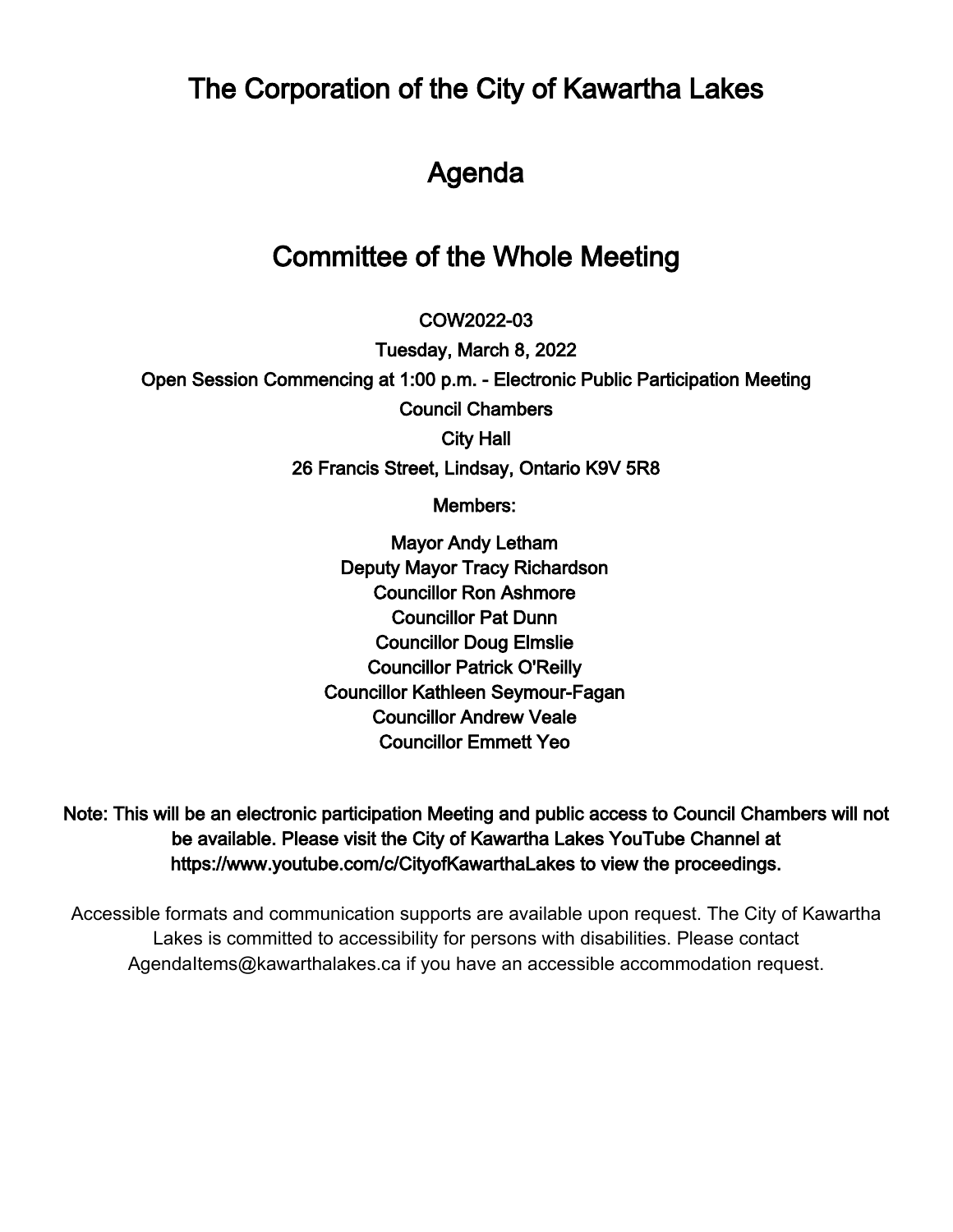|        |                                                                                                                                                                  | Pages     |
|--------|------------------------------------------------------------------------------------------------------------------------------------------------------------------|-----------|
| 1.     | <b>Call to Order</b>                                                                                                                                             |           |
| 2.     | <b>Adoption of Agenda</b>                                                                                                                                        |           |
| 3.     | <b>Disclosure of Pecuniary Interest</b>                                                                                                                          |           |
| 4.     | <b>Deputations</b>                                                                                                                                               |           |
| 4.1.   | COW2022-03.4.1                                                                                                                                                   | $19 - 21$ |
|        | Request to Purchase a Portion of Shoreline Road Allowance Along the<br><b>Head River</b><br>(Relating to Item 7.6 on the Agenda)<br>Vanjil Ganbaatar             |           |
| 4.2.   | COW2022-03.4.2                                                                                                                                                   | $22 - 24$ |
|        | Encroachment Issue Relating to a Dock Extension in the Hickory Beach<br>Area<br><b>Sandy Medeiros</b><br>Fatima Barbosa                                          |           |
| 5.     | Correspondence                                                                                                                                                   |           |
| 6.     | <b>Presentations</b>                                                                                                                                             |           |
| 6.1.   | COW2022-03.6.1                                                                                                                                                   |           |
|        | Downtown Revitalization Program 2017-2021 Summary Presentation<br>Carlie Arbour, Economic Development Officer - Community<br>Andy Letham, Council Representative |           |
| 6.1.1. | <b>Report ED2022-009</b>                                                                                                                                         | $25 - 95$ |
|        | Downtown Revitalization Program 2017-2021 Summary<br>Carlie Arbour, Economic Development Officer - Community                                                     |           |

Mayor Letham, Council Representative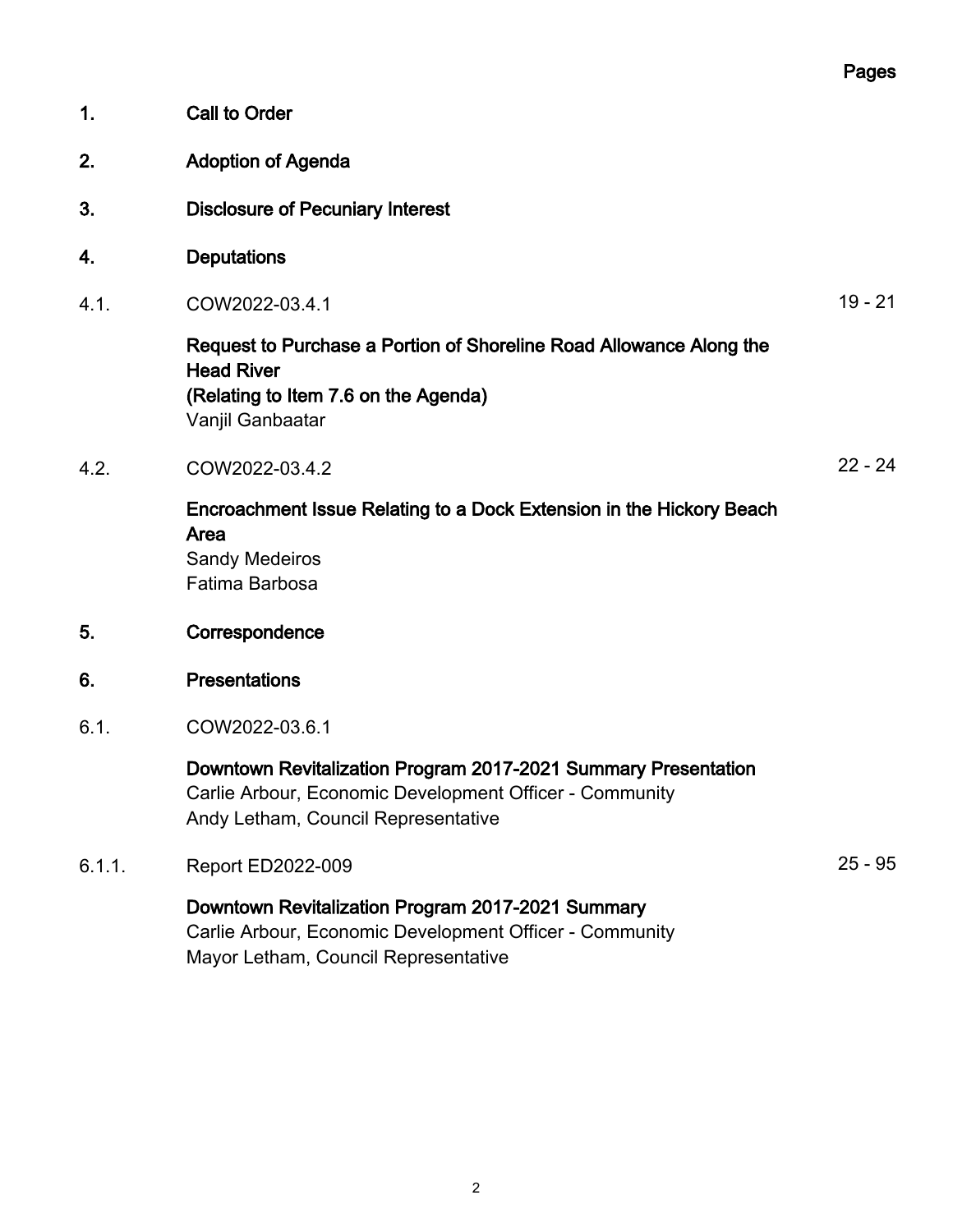3

That Report ED2022-009, Downtown Revitalization Program 2017-2021, be received;

That Staff bring updates and recommendations to Council by the end of Q3, 2022, regarding the three outstanding priorities of the Downtown Revitalization Committee of Council as outlined in Report ED2022-009 and Downtown Revitalization Action Plans being; (1) the reconstruction and beautification of Omemee and Coboconk; (2) public washrooms in downtowns; and (3) consistent signage in downtowns across the municipality that retains the individualized characteristic of each downtown;

That Council adopt the Downtown Revitalization Framework as attached in Appendix F;

That staff work with the Downtown Revitalization community stakeholders to formally thank the communities and volunteers for their contribution to the Downtown Revitalization program; and

That this recommendation be brought forward to Council for consideration at the next Regular Council Meeting.

#### 7. Reports

## 7.1. RS2022-022 **RS2022-022**

Land Management Team Policy Sharri Dyer, Manager - Realty Services

That Report RS2022-022, Land Management Team Policy, be received; and

That this recommendation be brought forward to Council for consideration at the next Regular Council Meeting.

#### 7.2. PLAN2022-019 115 - 134

Street, Municipal Facility and Park Naming Policy Amendment Richard Holy, Director of Development Services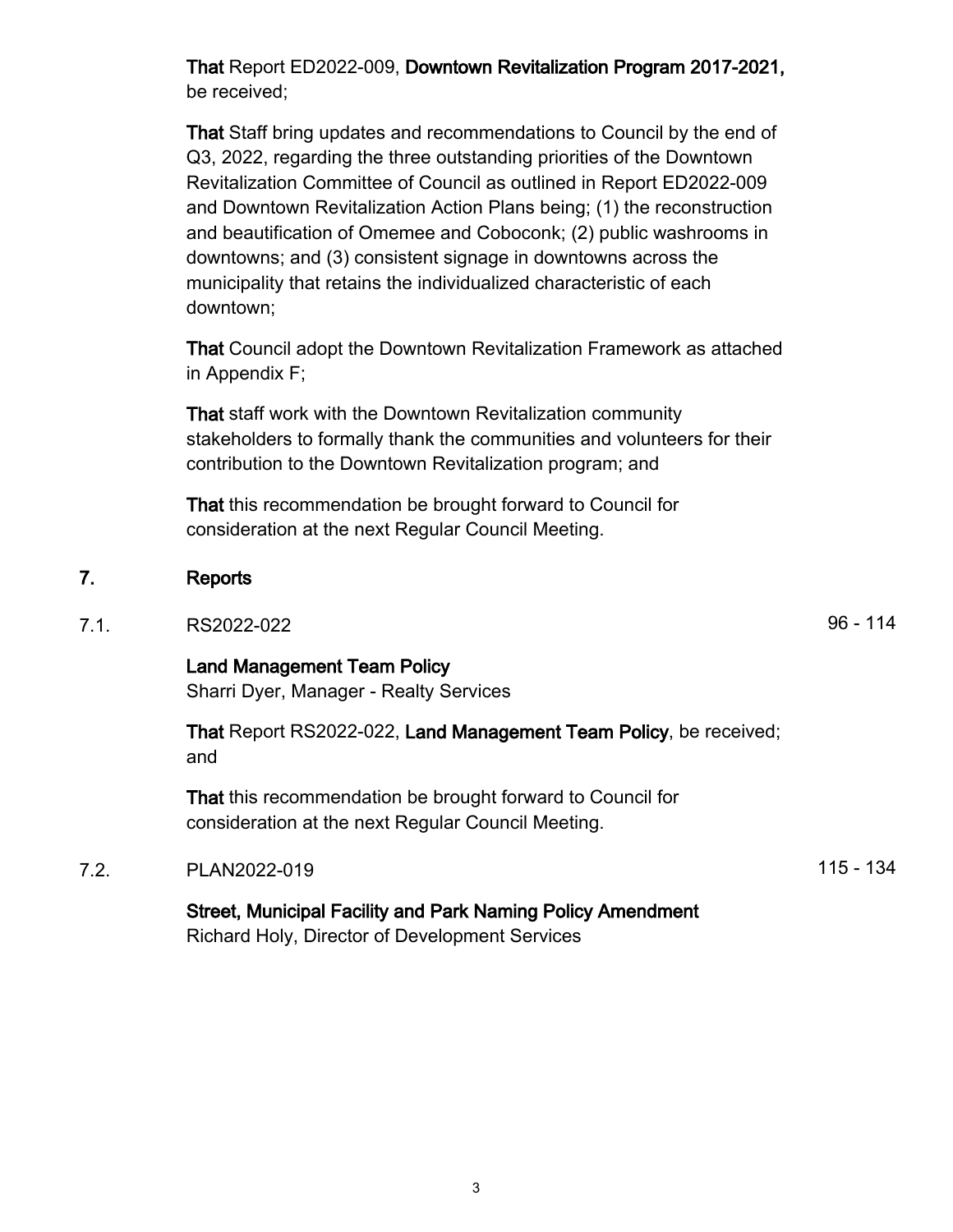Policy Amendment, be received; That the Policy entitled Highway/Facility and Park Naming Policy be renamed Street, Municipal Facility, and Park Naming Policy; That the Street, Municipal Facility and Park Naming Policy, as amended, attached as Appendix B, to Report PLAN2022-019, be adopted and numbered for inclusion in the City's Policy Manual, repealing and replacing all predecessor versions including 108 CCS 012; and That this recommendation be brought forward to Council for consideration at the next Regular Council Meeting. 7.3. CLK2022-004 2.3. CLK2022-004 2021-22 Municipal Accessibility Master Plan Progress Report Barbara Condie, Accessibility Officer That Report CLK2022-004, 2021-22 Municipal Accessibility Master Plan Progress Report; be received; and That this recommendation be brought forward to Council for consideration at the next Regular Council Meeting on March 22, 2022. 7.4. RS2022-018 **156 - 163** 

That Report PLAN2022-019, Street, Municipal Facility and Park Naming

Proposed Surplus Declaration, Closure and Sale of a Portion of Shoreline Road Allowance Adjacent to 53 Black River Road, Dalton Christine Oliver, Law Clerk - Realty Services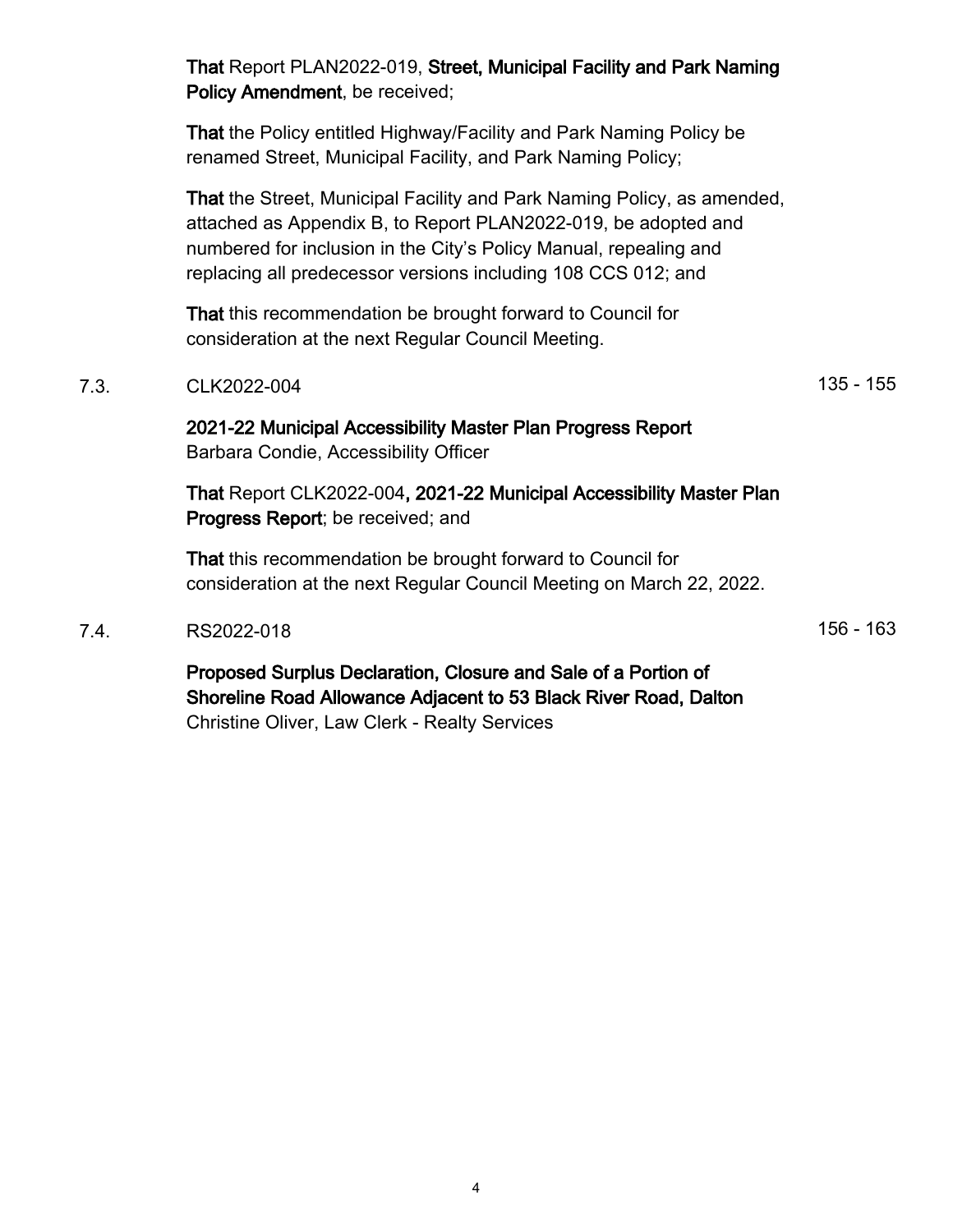That Report RS2022-018, Proposed Surplus Declaration, Closure and Sale of a Portion of Shoreline Road Allowance Adjacent to 53 Black River Road, Dalton, be received;

That the subject property, being a portion of shoreline road allowance adjacent to 53 Black River Road, Dalton, and legally described as Part of Lot 30, Concession 13, Dalton, Part of Lot 12 on RD 36, City of Kawartha Lakes, be declared surplus to municipal needs;

That the closure of the portion of shoreline road allowance to the adjoining landowner be supported, in principle, in accordance with the provisions of By-Law 2018-20, as amended, and the Municipal Act, 2001, and subject to the parties entering into a conditional Agreement of Purchase and Sale;

That Council set the value of land at the higher of the appraised value or the minimum set price of \$20.00 per linear foot of shoreline road allowance adjacent to a river;

That Staff be directed to commence the process to stop up and close the said portion of shoreline road allowance;

That a by-law (with any amendments deemed necessary) to close the road and authorize its disposition shall be passed if appropriate;

That a deeming by-law be passed contemporaneously with the disposition by-law if appropriate;

That the Mayor and Clerk be authorized to sign all documents to facilitate the road closing and conveyance of the lands; and

That this recommendation be brought forward to Council for consideration at the next Regular Council Meeting.

#### 7.5. RS2022-019 **164 - 172**

Proposed Surplus Declaration, Closure and Sale of a Portion of Road Allowance Adjacent to 396 County Road 36, Lindsay Christine Oliver, Law Clerk - Realty Services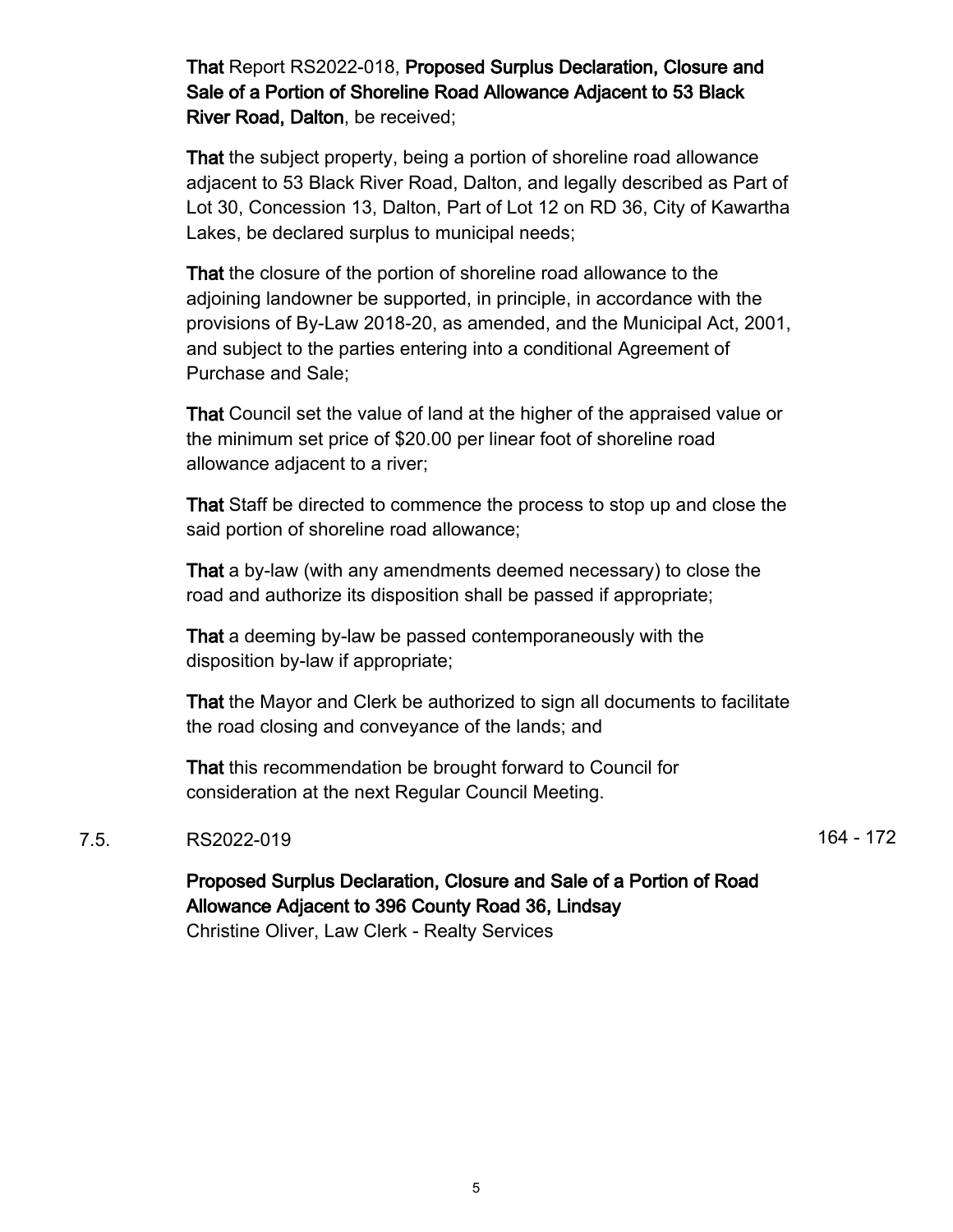That Report RS2022-019, Proposed Surplus Declaration, Closure and Sale of a Portion of Road Allowance adjacent to County Road 36, Lindsay, be received;

That the subject property, being a portion of the road allowance adjacent to 396 County Road 36, Lindsay and legally described as Part of Lot 22, Concession 7, Ops, being Parts 8 and 9 on 57R-5192, City of Kawartha Lakes, be declared surplus to municipal needs;

That the closure of the portion of road allowance to the adjoining landowner be supported, in principle, in accordance with the provisions of By-Law 2018-020, as amended, and the Municipal Act, 2001, and subject to the parties entering into a conditional Agreement of Purchase and Sale;

That Council set the value of the land at the higher of the appraised value or the minimum set price of \$15.00 per linear foot of road allowance;

That Staff be directed to commence the process to stop up and close the said portion of road allowance;

That a by-law (with any amendments deemed necessary) to close the road and authorize its disposition shall be passed if appropriate;

That a deeming by-law be passed contemporaneously with the disposition by-law if necessary;

That the Mayor and Clerk be authorized to sign all documents to facilitate the road closing and conveyance of the lands; and

That this recommendation be brought forward to Council for consideration at the next Regular Council Meeting.

#### 7.6. RS2022-020 173 - 178

Deputation to Request to Purchase a Portion of Shoreline Road Allowance Adjacent to Part of Lot 31, Concession 1, Carden Christine Oliver, Law Clerk - Realty Services

That Report RS2022-020, Deputation for a Request to Purchase a Portion of Shoreline Road Allowance adjacent to Part of Lot 31, Concession 1, Carden, be received; and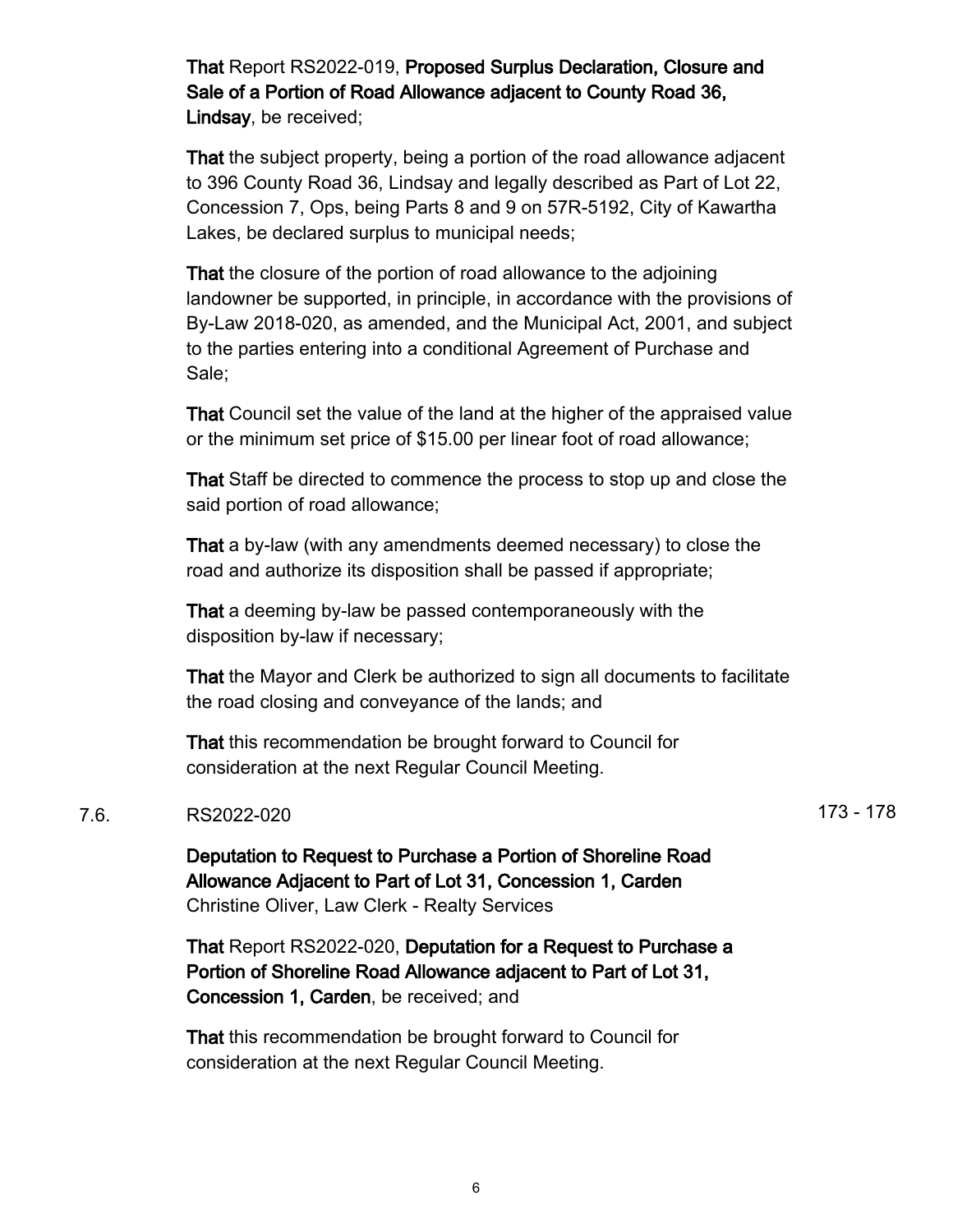7.7. RS2022-023 179 - 187

Proposed Surplus Declaration, Closure and Sale of a Portion of Road Allowance Adjacent to 113 Bolsover Road, Bolsover

Laura Carnochan, Law Clerk - Realty Services

That Report RS2022-023, Proposed Surplus Declaration, Closure and Sale of a Portion of Road Allowance adjacent to 113 Bolsover Road, Bolsover, be received;

That the subject property, being a portion of road allowance legally described as Part of the Road Allowance Between Concession 1 and Concession 2 Lying Between King Street and Portage Road (Highway 48); Except Part 1 on Plan 57R-9719, in the Geographic Township of Eldon, City of Kawartha Lakes, being Part of PIN: 63171-0440 (LT), be declared surplus to municipal needs;

That the closure of the portion of road allowance and sale to the adjoining landowner be supported, in principle, in accordance with the provisions of By-Law 2018-020, as amended, and the Municipal Act, 2001, and subject to the parties entering into a conditional Agreement of Purchase and Sale;

That Council set the value of the land at the higher of the appraised value or \$17.50 per linear foot of road allowance;

That Staff be directed to commence the process to stop up and close the said portion of road allowance;

That a by-law (with any amendments deemed necessary) to close the road and authorize its disposition shall be passed if appropriate;

That a deeming by-law be passed contemporaneously with the disposition by-law, if required;

That the Mayor and Clerk be authorized to sign all documents to facilitate the road closing and conveyance of the lands; and

That these recommendations be brought forward to Council for consideration at the next Regular Council Meeting.

#### 7.8. RS2022-024 188 - 196

Proposed Surplus Declaration, Closure and Sale of a Portion of Road Allowance Adjacent to 25 Queen Street, Bolsover Laura Carnochan, Law Clerk - Realty Services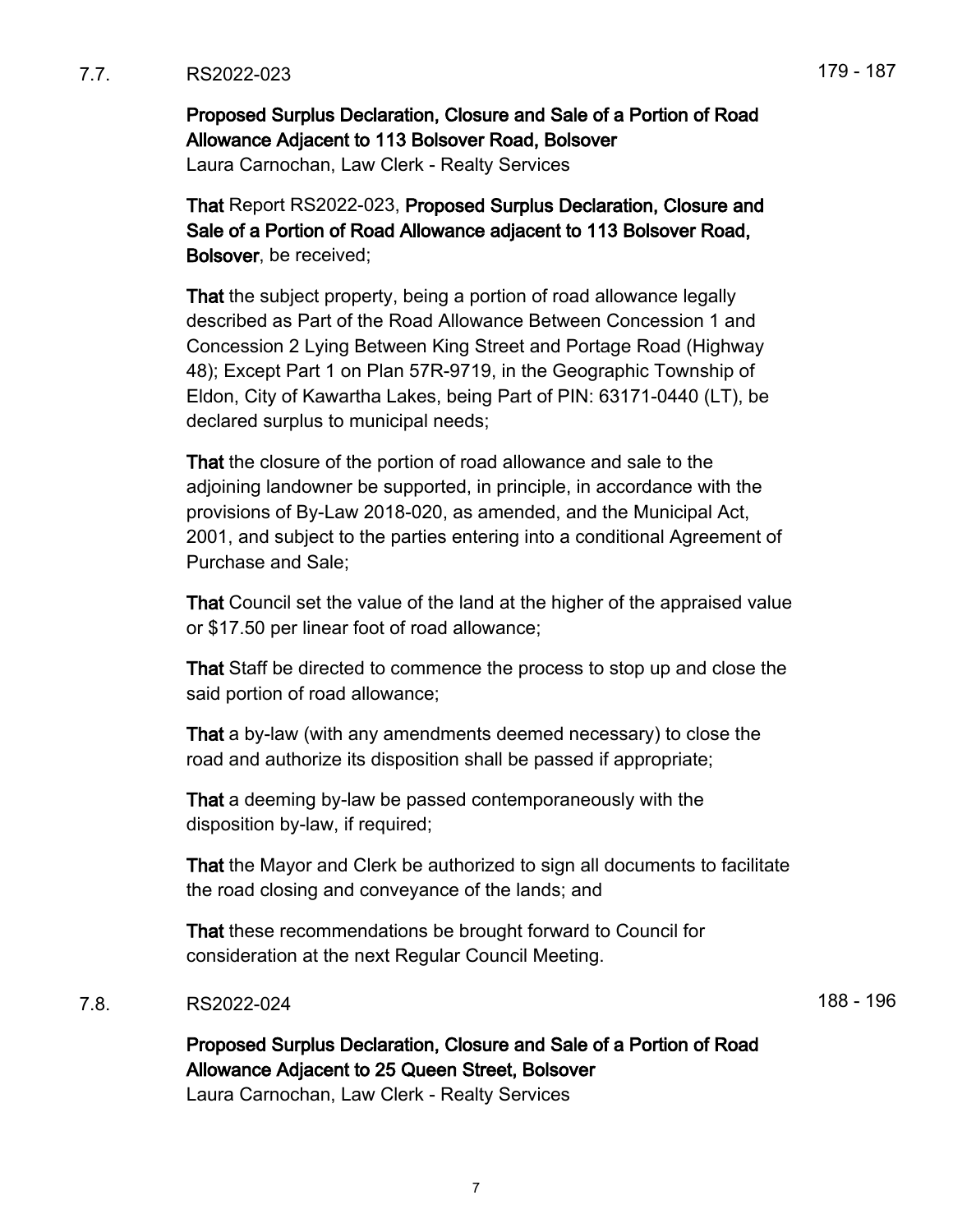That Report RS2022-024, Proposed Surplus Declaration, Closure and Sale of a Portion of Road Allowance adjacent to 25 Queen Street, Bolsover, be received;

That the subject property, being a portion of road allowance legally described as Part of the Road Allowance Between Concession 1 and Concession 2 Lying Between King Street and Portage Road (Highway 48); Except Part 1 on Plan 57R-9719, in the Geographic Township of Eldon, City of Kawartha Lakes, being Part of PIN: 63171-0440 (LT), be declared surplus to municipal needs;

That the closure of the portion of road allowance and sale to the adjoining landowner be supported, in principle, in accordance with the provisions of By-Law 2018-020, as amended, and the Municipal Act, 2001, and subject to the parties entering into a conditional Agreement of Purchase and Sale;

That Council set the value of the land at the higher of the appraised value or the minimum set price of \$20.00 per linear foot of road allowance adjacent to a river;

That Staff be directed to commence the process to stop up and close the said portion of road allowance;

That a by-law (with any amendments deemed necessary) to close the road and authorize its disposition shall be passed if appropriate;

That a deeming by-law be passed contemporaneously with the disposition by-law, if required;

That the Mayor and Clerk be authorized to sign all documents to facilitate the road closing and conveyance of the lands; and

That these recommendations be brought forward to Council for consideration at the next Regular Council Meeting.

#### 7.9. CS2022-003 197 - 200

#### Little Britain Pump Park

Craig Shanks, Director of Community Services

That Report CS2022-03, Little Britain Pump Park, be received; and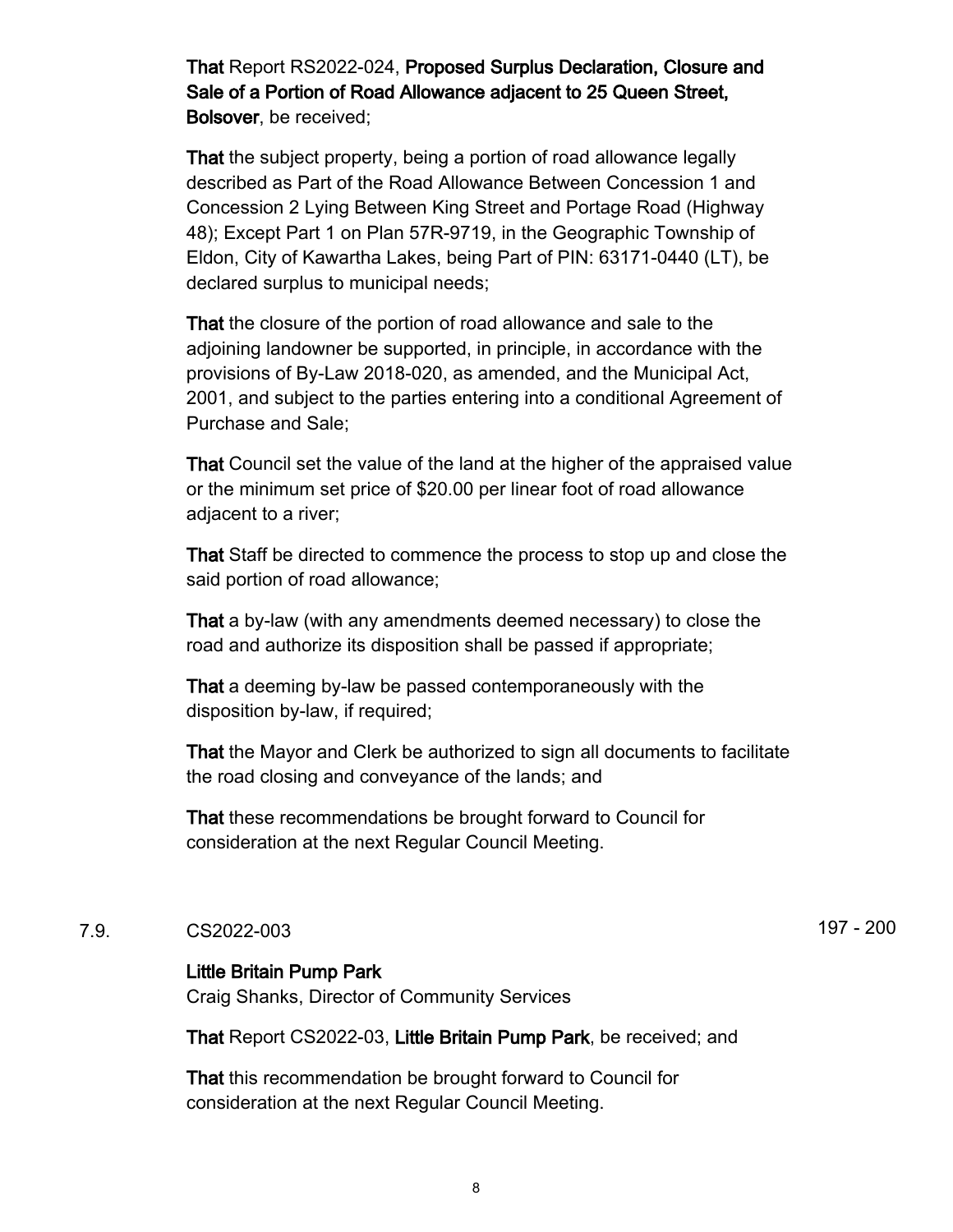7.10. CS2022-004 201 - 213 Omemee Splash Pad Update Craig Shanks, Director of Community Services That Report CS2022-04, Omemee Splash Pad Update, be received; and That this recommendation be brought forward to Council for consideration at the next Regular Council Meeting. 7.11. CS2022-005 214 - 305 Ops Community Centre Status Craig Shanks, Director of Community Services That Report CS2022-005, Ops Community Centre Update, be received; That \$300,000.00 be included in the 2023 Capital Budget deliberation to demolish the Ops Community Centre; and That this recommendation be brought forward to Council for consideration at the next Regular Council Meeting. 7.12. CS2022-006 306 - 311 Outdoor Rink Surfaces Craig Shanks, Director of Community Services That Report CS2022-06, Outdoor Rink Surfaces, be received; and That this recommendation be brought forward to Council for consideration at the next Regular Council Meeting. 7.13. ED2022-010 312 - 338 Proposed Heritage Designation of 1590 Elm Tree Road, Geographic Township of Ops Emily Turner, Economic Development Officer - Heritage Planning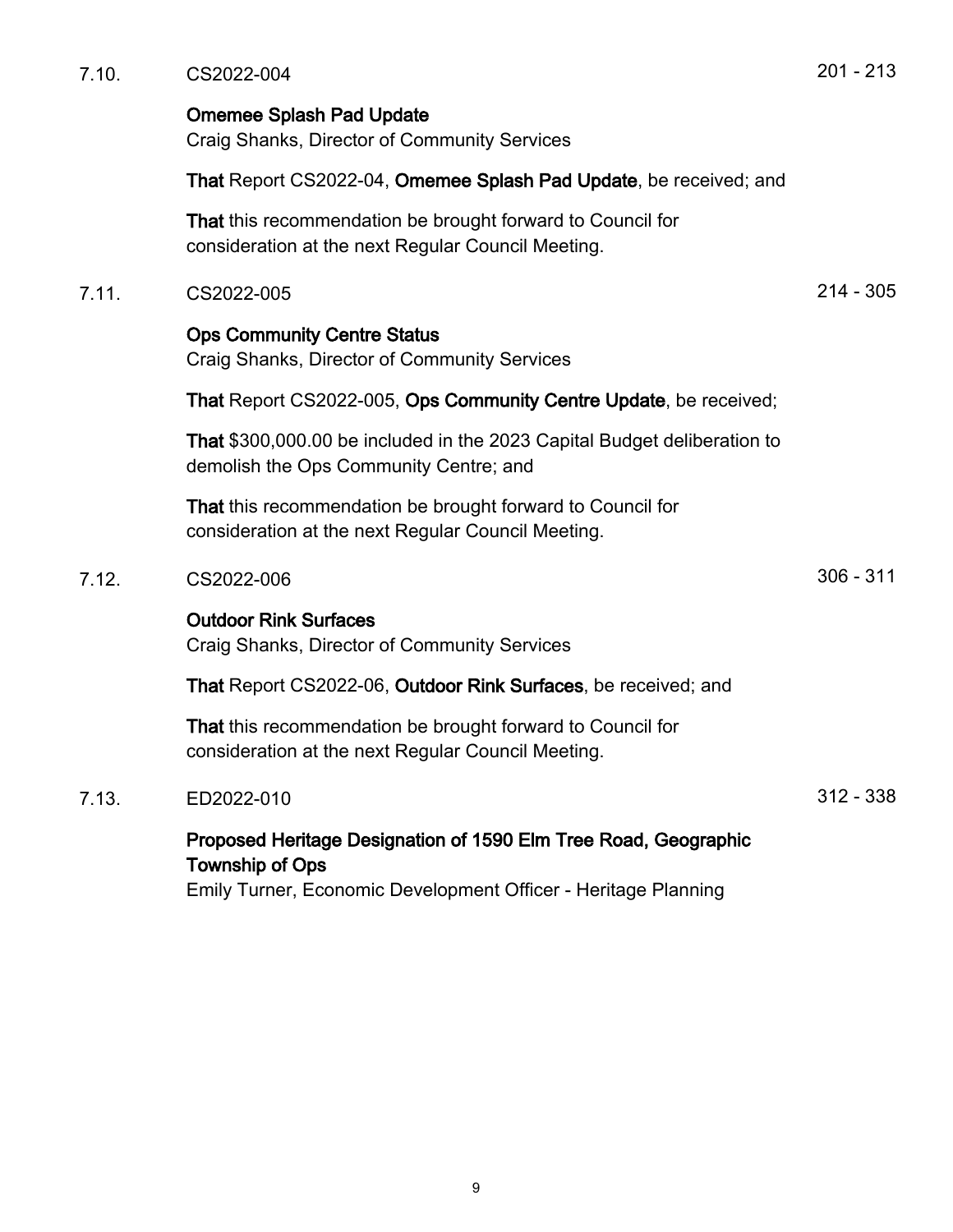That Report ED2022-010, Proposed Heritage Designation of 1590 Elm Tree Road, Geographic Township of Ops, be received;

That the Municipal Heritage Committee's recommendation to designate 1590 Elm Tree Road under Part IV of the Ontario Heritage Act as being of cultural heritage value or interest be endorsed;

That Staff be authorized to proceed with the process to designate the subject property under Part IV of the Ontario Heritage Act, including the preparation and circulation of a Notice of Intention to Designate, and preparation of the designating by-law;

That a designating by-law be brought forward to Council at the next Regular Council Meeting following the end of the notice period; and

That this recommendation be brought forward to Council for consideration at the next Regular Council Meeting.

#### 7.14. ED2022-011 339 - 356

Review and Replacement of Heritage Designation By-Law - 50 Victoria Avenue North, Lindsay

Emily Turner, Economic Development Officer - Heritage Planning

That Report ED2022-011, Repeal and Replacement of Heritage Designation By-law – 50 Victoria Avenue North, Lindsay, be received;

That the Municipal Heritage Committee's recommendation to repeal and replace Town of Lindsay By-law 2000-068 to designate 50 Victoria Avenue North be endorsed;

That Staff be authorized to issue a Notice of Repeal and Notice of Intention to Designate 50 Victoria Avenue North, Lindsay;

That a designating by-law be brought forward for adoption at the next Regular Council meeting following the end of the notice period;

That a by-law to repeal By-law 2000-068 be brought forward for adoption at the next Regular Council meeting following the end of the notice period; and

That this recommendation be brought forward to Council for consideration at the next Regular Council Meeting.

# 7.15. ED2022-012 357 - 365

# 2022 Summer Tourism Enhancement Program

Rebecca Mustard, Manager of Economic Development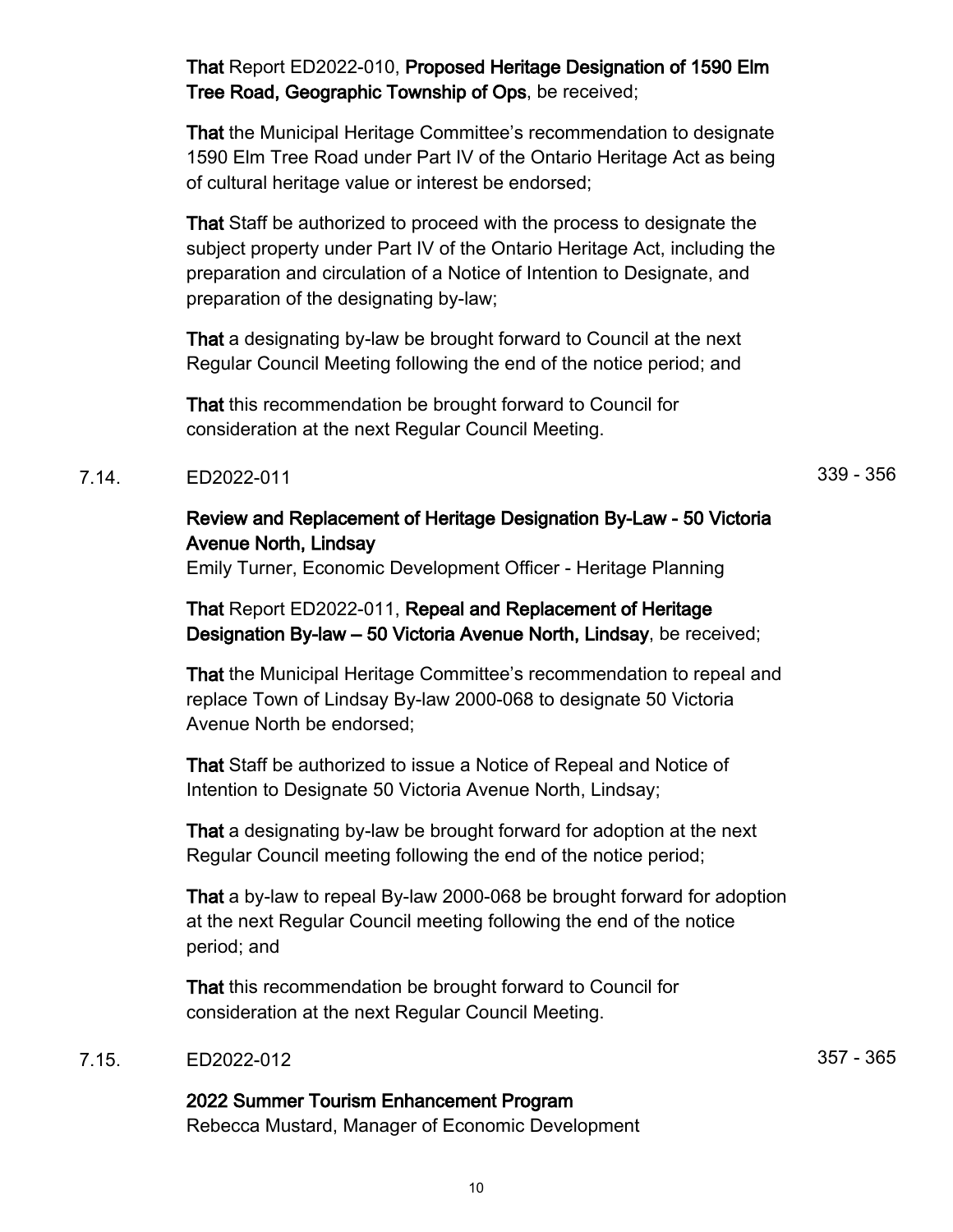That Report ED2022-012, 2022 Summer Tourism Experience Program, be received;

That \$58,094.66 from the 2021 Pandemic Enhancements Funding, or up to this amount as recovered from the 2021 My Main Street Funding Program, be brought forward to 2022 for the 2022 Summer Tourism Experience Program as outlined in Appendix A; and

That this recommendation be brought forward to Council for consideration at the next Regular Council Meeting.

7.16. ENG2022-005 366 - 407

## Pleasant Point Canal Update

Juan Rojas, Director of Engineering and Corporate Assets Mike Farquhar, Manager of Technical Services

That Report ENG2022-005, Pleasant Point Canal Update, be received; and

That this recommendation be brought forward to Council for consideration at the next Regular Council Meeting.

## 7.17. ENG2022-011 408 - 414

# Request for Speed Posting - Elm Tree Road

Joseph Kelly, Senior Engineering Technician

That Report ENG2022-011, Request for Speed Posting – Elm Tree Road, be received;

That the speed limit of Elm Tree Road from the northern limits of the geographic hamlet of Cambray to Glenarm Road (KL Road 8) be posted at 60 km/hr;

That the necessary By-law for the above recommendations be forwarded to Council for adoption;

That the Mayor and Clerk be authorized to execute any documents and agreements required by the approval of this decision; and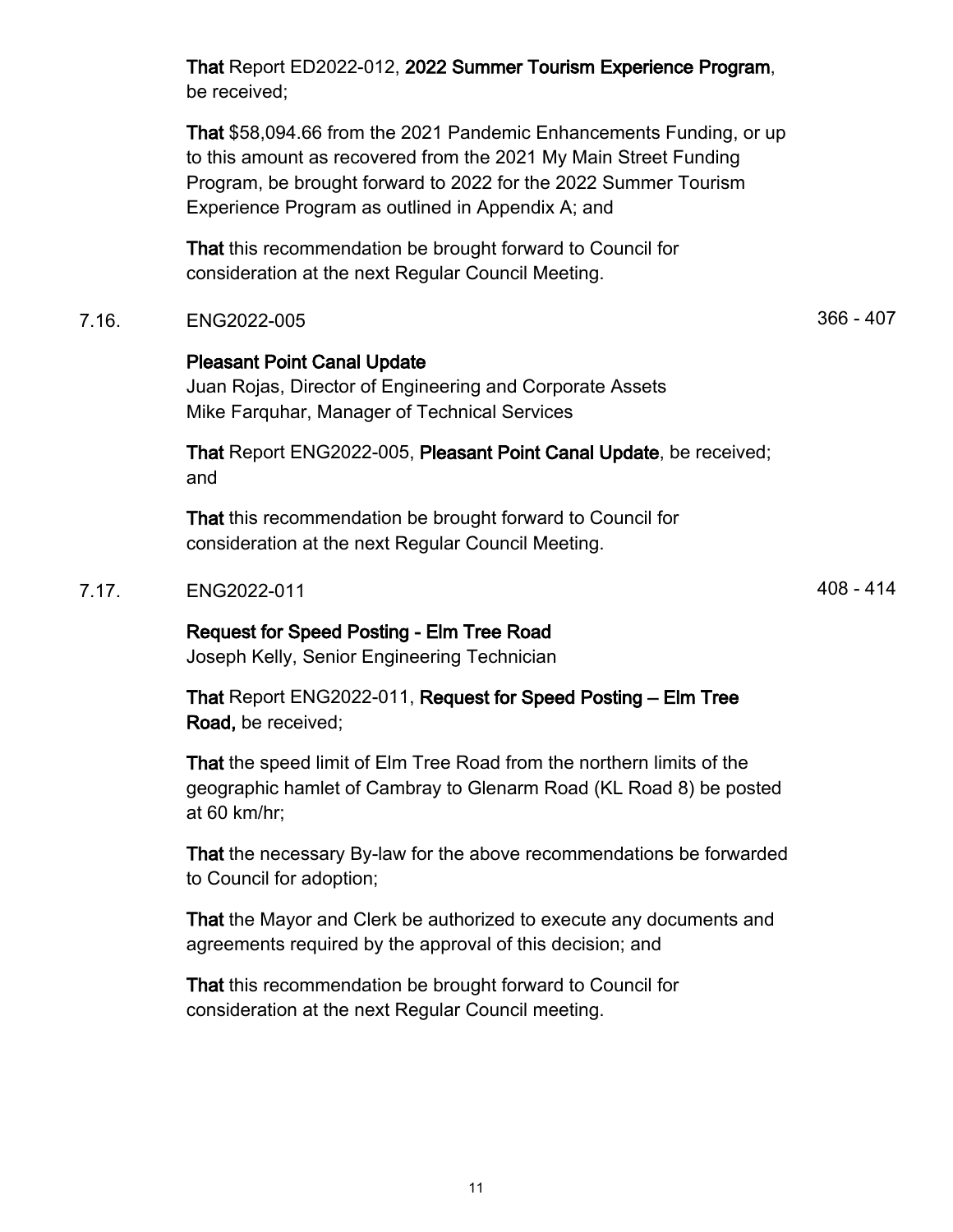|       | Request for All-Way Stop - Glenelg Street West and Cambridge Street<br>South, Lindsay<br>Joseph Kelly, Senior Engineering Technician |             |
|-------|--------------------------------------------------------------------------------------------------------------------------------------|-------------|
|       | That Report ENG2022-012, Request for All-way Stop - Glenelg Street<br>West and Cambridge Steet South, Lindsay, be received.          |             |
|       | That an all-way stop be installed at the intersection of Glenelg Street<br>West and Cambridge Street South, Lindsay;                 |             |
|       | That the necessary By-law for the above recommendations be forwarded<br>to Council for adoption;                                     |             |
|       | That the Mayor and Clerk be authorized to execute any documents and<br>agreements required by the approval of this decision; and     |             |
|       | That this recommendation be brought forward to Council for<br>consideration at the next Regular Council Meeting.                     |             |
| 7.19. | ENG2022-013                                                                                                                          | $429 - 433$ |
|       | Request for Speed Posting - Tracey's Hill Road<br>Joseph Kelly, Senior Engineering Technician                                        |             |
|       | That Report ENG2022-013, Request for Speed Posting - Tracey's Hill<br>Road, be received; and                                         |             |
|       | That this recommendation be brought forward to Council for<br>consideration at the next Regular Council Meeting.                     |             |
| 7.20. | ENG2022-014                                                                                                                          | 434 - 438   |
|       | <b>Request for Speed Posting - Cedar Glen Road</b>                                                                                   |             |

Joseph Kelly, Senior Engineering Technician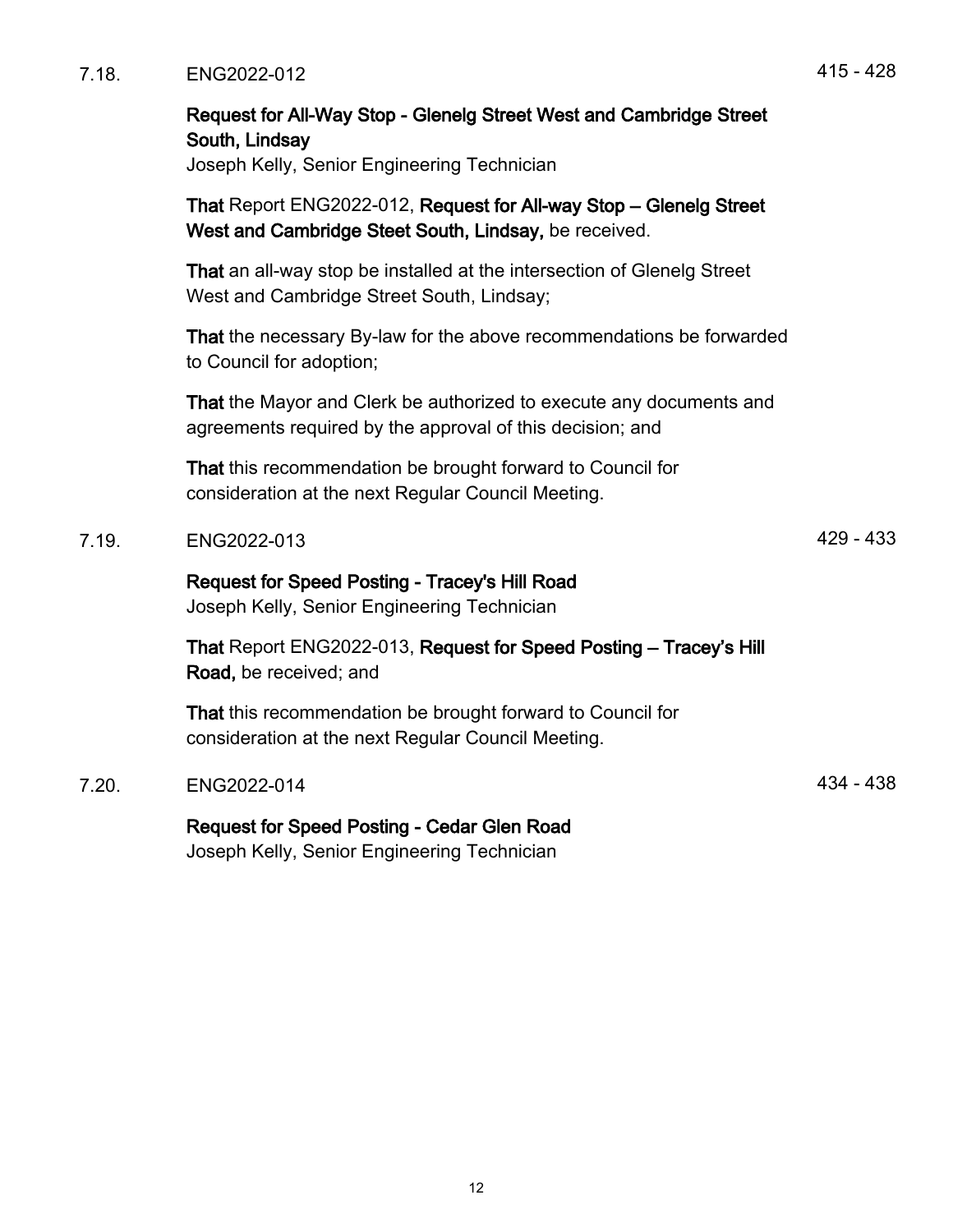|       | That Report ENG2022-014, Request for Speed Posting – Cedar Glen<br>Road, be received;                                                                         |             |
|-------|---------------------------------------------------------------------------------------------------------------------------------------------------------------|-------------|
|       | That the speed limit of Cedar Glen Road from KL Road 36 to a point 1<br>km southerly be posted at 60 km/hr;                                                   |             |
|       | That the necessary By-law for the above recommendations be forwarded<br>to Council for adoption;                                                              |             |
|       | That the Mayor and Clerk be authorized to execute any documents and<br>agreements required by the approval of this decision; and                              |             |
|       | That this recommendation be brought forward to Council for<br>consideration at the next Regular Council meeting.                                              |             |
| 7.21. | WM2022-005                                                                                                                                                    | 439 - 444   |
|       | <b>Corporate Waste Reduction Vision</b><br>David Kerr, Manager Environmental Services                                                                         |             |
|       | That Report WM2022-005, Corporate Waste Reduction Vision, be<br>received;                                                                                     |             |
|       | That Council approve the Corporate Waste Reduction Vision; and                                                                                                |             |
|       | That this recommendation be brought forward to Council for<br>consideration at the next Regular Council Meeting.                                              |             |
| 7.22. | RD2022-001                                                                                                                                                    | $445 - 453$ |
|       | Update to the ATV Pilot Program Specific to Monitoring and Enforcement<br>Bryan Robinson, Director of Public Works                                            |             |
|       | That Report RD2022-001, Update to the ATV Pilot Program Specific to<br>Monitoring and Enforcement, be received; and                                           |             |
|       | That this recommendation be brought forward to Council for<br>consideration at the next Regular Council Meeting.                                              |             |
| 7.23. | ED2022-013                                                                                                                                                    | 454 - 467   |
|       | Downtown Revitalization Advisory Committee 2021 Annual Report and<br><b>Future Recommendations</b><br>Carlie Arbour, Economic Development Officer - Community |             |

Mayor Letham, Council Representative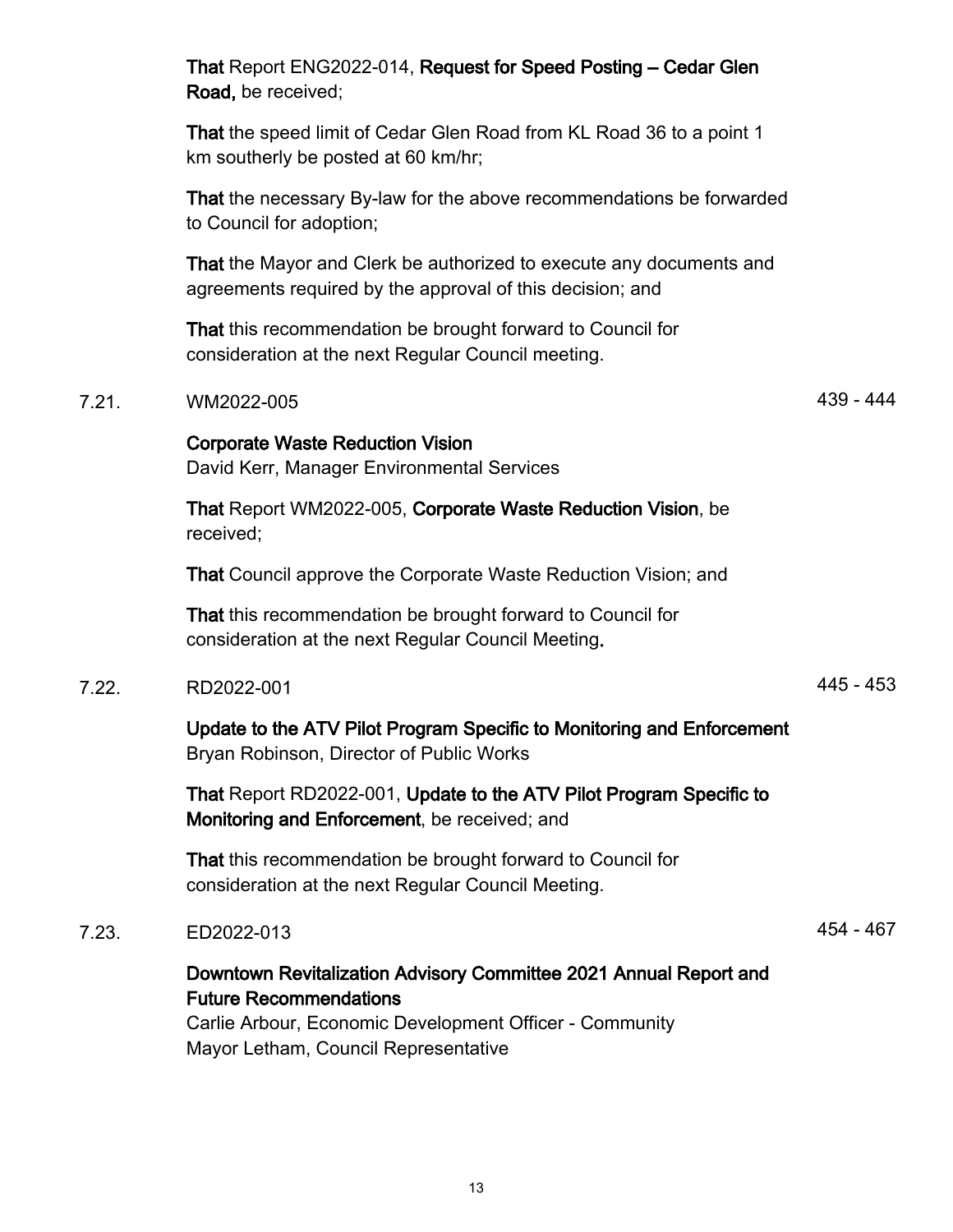# That Report ED2022-013, Downtown Revitalization Advisory Committee 2021 Annual Report and Future Recommendations, be received; That Council dissolve the Downtown Revitalization Advisory Committee;

That members of the Downtown Revitalization Advisory Committee, Lynne Manning, Anna Radey, Stephen Podolsky, Karen Quinn, Dinah Wilson, Julie Kellett, and Matthew Hutchinson, be thanked for their contribution;

That Staff be directed to work with Downtown stakeholders to establish a Downtown Community of Practice; and

That this recommendation be brought forward to Council for consideration at the next Regular Council Meeting.

# 7.24. CLK2022-003 468 - 479

# Kawartha Lakes Accessibility Advisory Committee Annual Report and 2022 Work Plan

Barb Condie, Accessibility Officer Councillor Elmslie, Council Representative

That Report CLK2022-003, Kawartha Lakes AAC 2021 Annual Activities Report and Proposed 2022 Work Plan, be received; and

That this recommendation be brought forward to Council for consideration at the next Regular Council Meeting.

# 7.25. PLAN2022-012 480 - 490

Environmental Advisory Committee 2022 Work Plan Richard Holy, Director of Development Services Councillor Richardson, Council Representative

That Report PLAN2022-012, Environmental Advisory Committee (CKLEAC) 2022 Work Plan, be received; and

That this recommendation be brought forward to Council for consideration at the next Regular Council Meeting.

## 7.26. ED2022-008 491 - 497

#### Municipal Heritage Committee 2022 Work Plan Emily Turner, Economic Development Officer - Heritage Planning Councillor Ashmore, Council Representative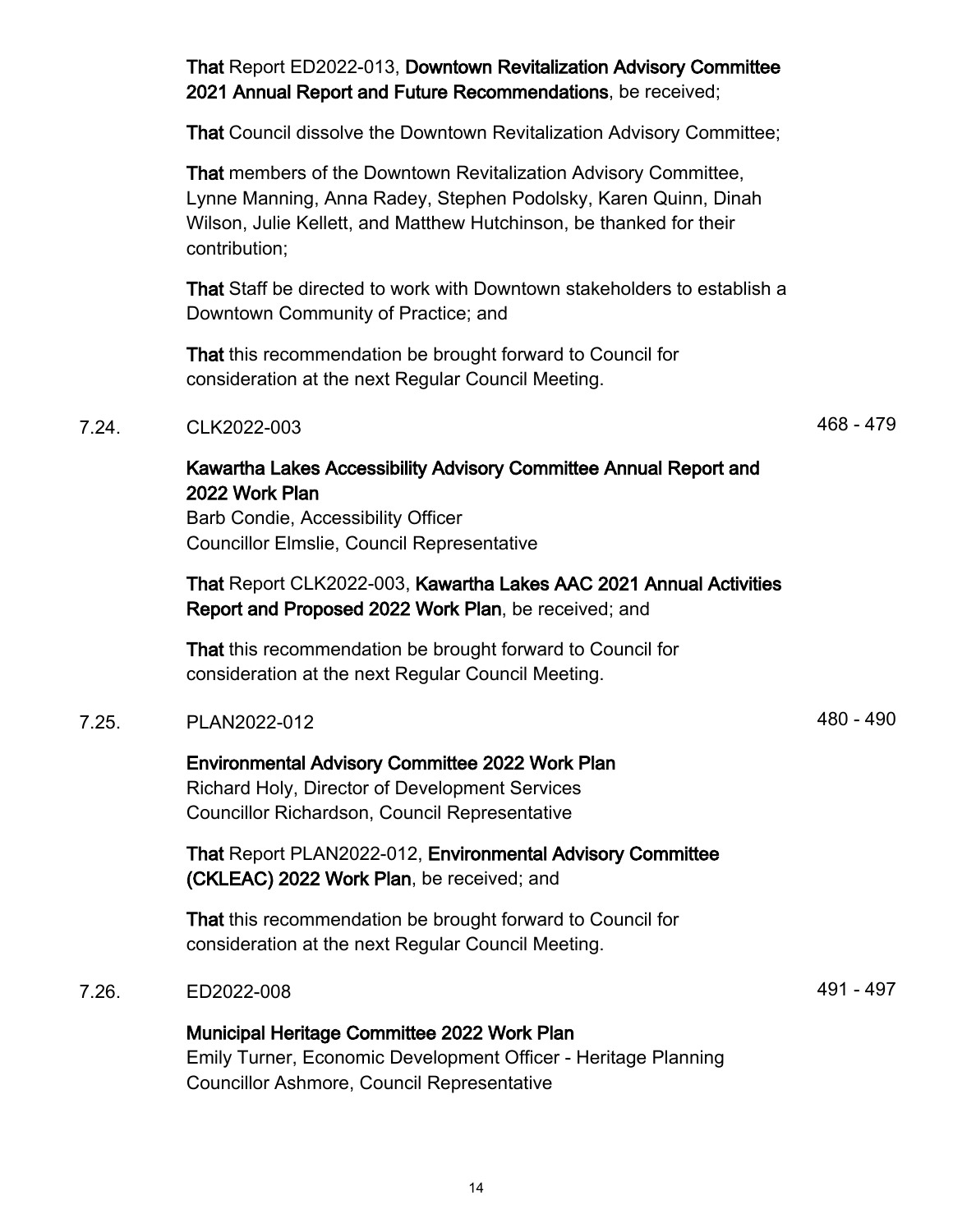|       | That Report ED2022-008, Municipal Heritage Committee 2022 Work<br>Plan, be received; and                                                                                                                                         |             |
|-------|----------------------------------------------------------------------------------------------------------------------------------------------------------------------------------------------------------------------------------|-------------|
|       | That this recommendation be brought forward to Council for<br>consideration at the next Regular Council Meeting.                                                                                                                 |             |
| 7.27. | ED2022-018                                                                                                                                                                                                                       | 498 - 503   |
|       | Agricultural Development Advisory Committee 2022 Work Plan<br>Kelly Maloney, Economic Development Officer - Agriculture<br><b>Councillor Veale, Council Representative</b>                                                       |             |
|       | That Report ED2022-018, Agricultural Development Advisory Committee<br>2022 Work Plan, be received; and                                                                                                                          |             |
|       | That this recommendation be brought forward to Council for<br>consideration at the next Regular Council Meeting.                                                                                                                 |             |
| 7.28. | CS2022-001                                                                                                                                                                                                                       | $504 - 506$ |
|       | Lindsay Legacy C.H.E.S.T. Fund Grant Committee 2022 Work Plan<br>LeAnn Donnelly, Executive Assistant, Community Services<br><b>Councillor Dunn, Council Representative</b><br><b>Councillor O'Reilly, Council Representative</b> |             |
|       | That Report CS2022-001, Lindsay Legacy C.H.E.S.T. Fund Grant<br>Committee 2022 Work Plan, be received; and                                                                                                                       |             |
|       | That this recommendation be brought forward to Council for<br>consideration at the next Regular Council Meeting.                                                                                                                 |             |
| 7.29. | CS2022-002                                                                                                                                                                                                                       | $507 - 511$ |
|       | Fenelon Falls Museum Board Annual Report and 2022 Work Plan<br>LeAnn Donnelly, Executive Assistant, Community Services<br><b>Councillor Elmslie, Council Representative</b>                                                      |             |
|       | That Report CS2022-002, Fenelon Falls Museum Board Annual Report<br>and 2022 Work Plan, be received; and                                                                                                                         |             |
|       |                                                                                                                                                                                                                                  |             |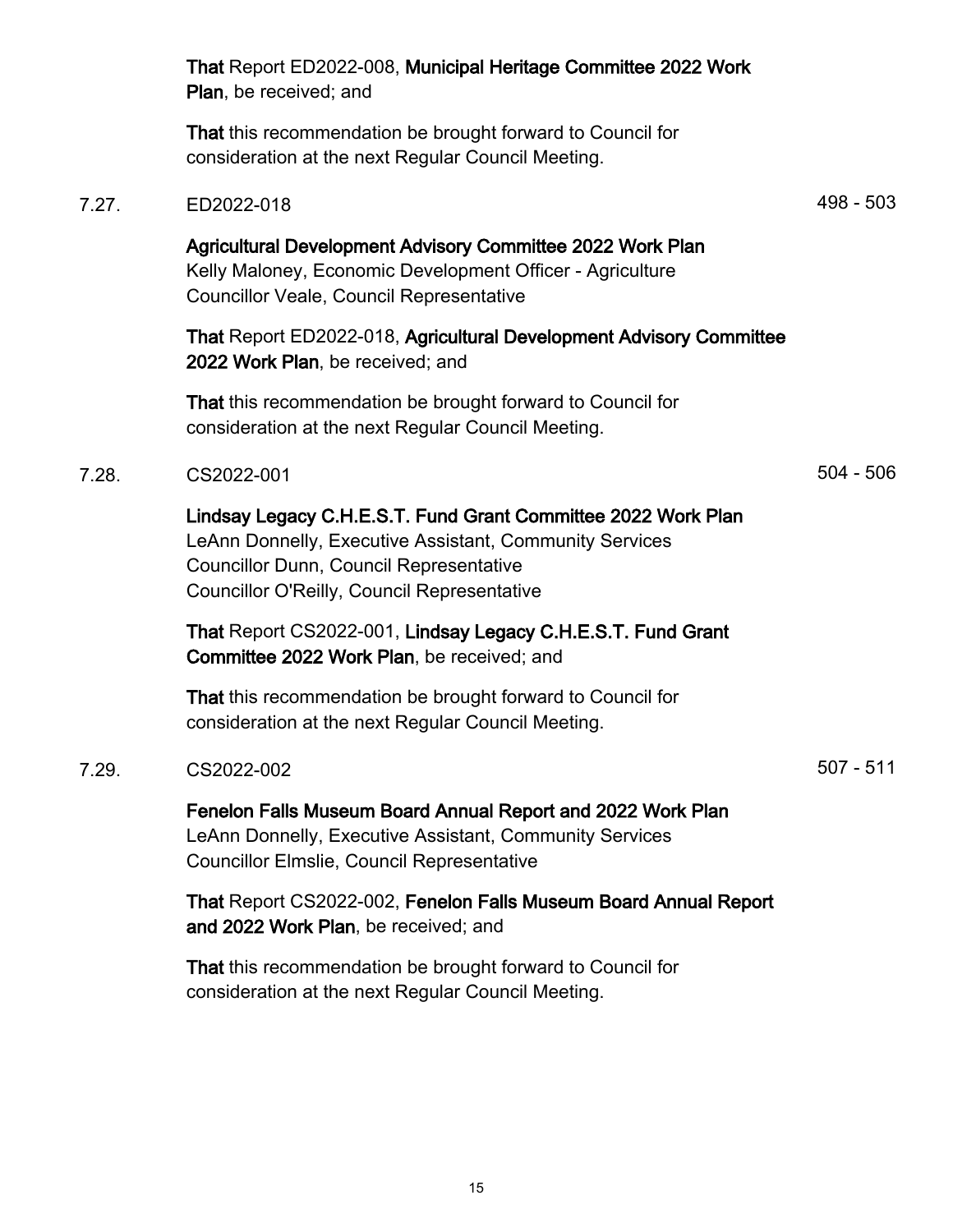# Kawartha Lakes Parks Advisory Committee Annual Update and 2022 Work Plan

LeAnn Donnelly, Executive Assistant, Community Services Mayor Letham, Council Representative Councillor Seymour-Fagan, Council Representative Councillor Richardson, Council Representative

That Report PRC2022-001, Parks Advisory Committee Annual Report and 2022 Work Plan, be received; and

That this recommendation be brought forward to Council for consideration at the next Regular Council Meeting.

#### 7.31. CEM2022-001 515 - 518

Kawartha Lakes Cemetery Board Annual Report and 2022 Work Plan Patricia Wykes, Cemetery Administrator Councillor Yeo, Council Representative

That Report CEM2022-001, Kawartha Lakes Cemetery Board Annual Report and 2022 Work Plan, be received; and

That this recommendation be brought forward to Council for consideration at the next Regular Council Meeting.

#### 7.32. ENG2022-010 519 - 521

Kawartha Lakes Airport Advisory Committee Annual Report and 2022 Work Plan

Lisa Peimann, Executive Assistant, Engineering and Corporate Assets Councillor Dunn, Council Representative

## That Report ENG2022-010, Kawartha Lakes Airport Advisory Committee Annual Report and 2022 Work Plan, be received; and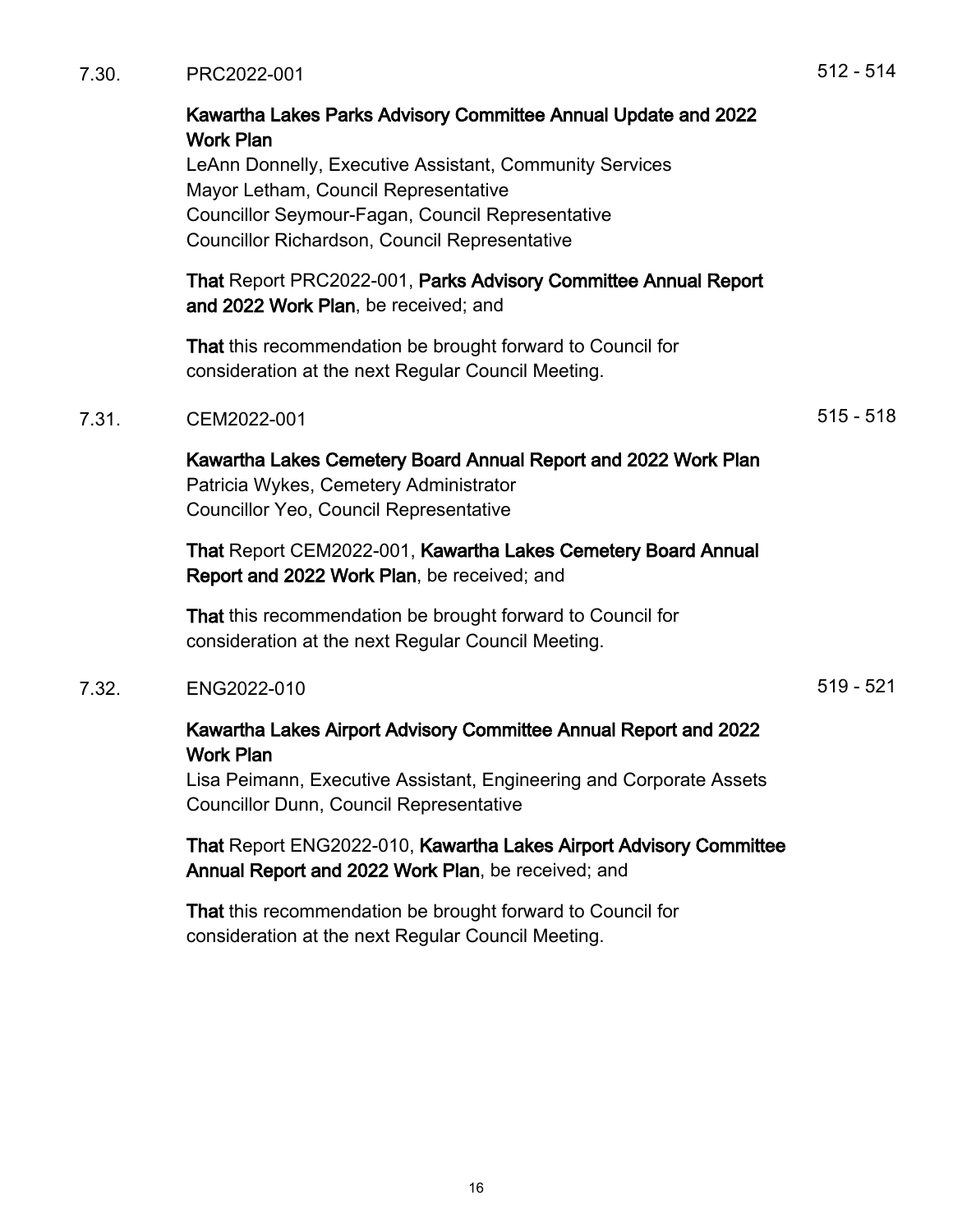|       | <b>Councillor Ashmore, Council Representative</b><br><b>Councillor Veale, Council Representative</b><br>Councillor Yeo, Council Representative                                        |             |
|-------|---------------------------------------------------------------------------------------------------------------------------------------------------------------------------------------|-------------|
|       | That Report WM2022-001, Waste Management Advisory Committee<br>2021 Work Summary and 2022 Work Plan, be received; and                                                                 |             |
|       | That this recommendation be brought forward to Council for<br>consideration at the next Regular Council Meeting.                                                                      |             |
| 7.34. | WM2022-002                                                                                                                                                                            | 528 - 534   |
|       | Lindsay Ops Landfill Public Review Committee 2021 Work Summary and<br>2022 Work Plan<br>Kerri Snoddy, Regulatory Compliance Officer<br><b>Councillor Dunn, Council Representative</b> |             |
|       | That Report WM2022-002, Lindsay Ops Landfill Public Review<br>Committee 2021 Work Summary and 2022 Work Plan, be received; and                                                        |             |
|       | That this recommendation be brought forward to Council for<br>consideration at the next Regular Council Meeting.                                                                      |             |
| 7.35. | WM2022-003                                                                                                                                                                            | $535 - 540$ |
|       | Fenelon Landfill Public Review Committee 2021 Work Summary and<br>2022 Work Plan<br>Nikki Payne, Waste Technician II                                                                  |             |

Kerri Snoddy, Regulatory Compliance Officer

Waste Management Advisory Committee 2021 Work Summary and 2022

That Report 2022-003, Fenelon Landfill Public Review Committee 2021 Work Summary and 2022 Work Plan, be received; and

That this recommendation be brought forward to Council for consideration at the next Regular Council Meeting.

- 8. Memorandums
- 8.1. CW2022-03.8.1 541 542

Memorandum Regarding Patio Permit Fees Mayor Letham

Councillor Elmslie, Council Representative

Work Plan